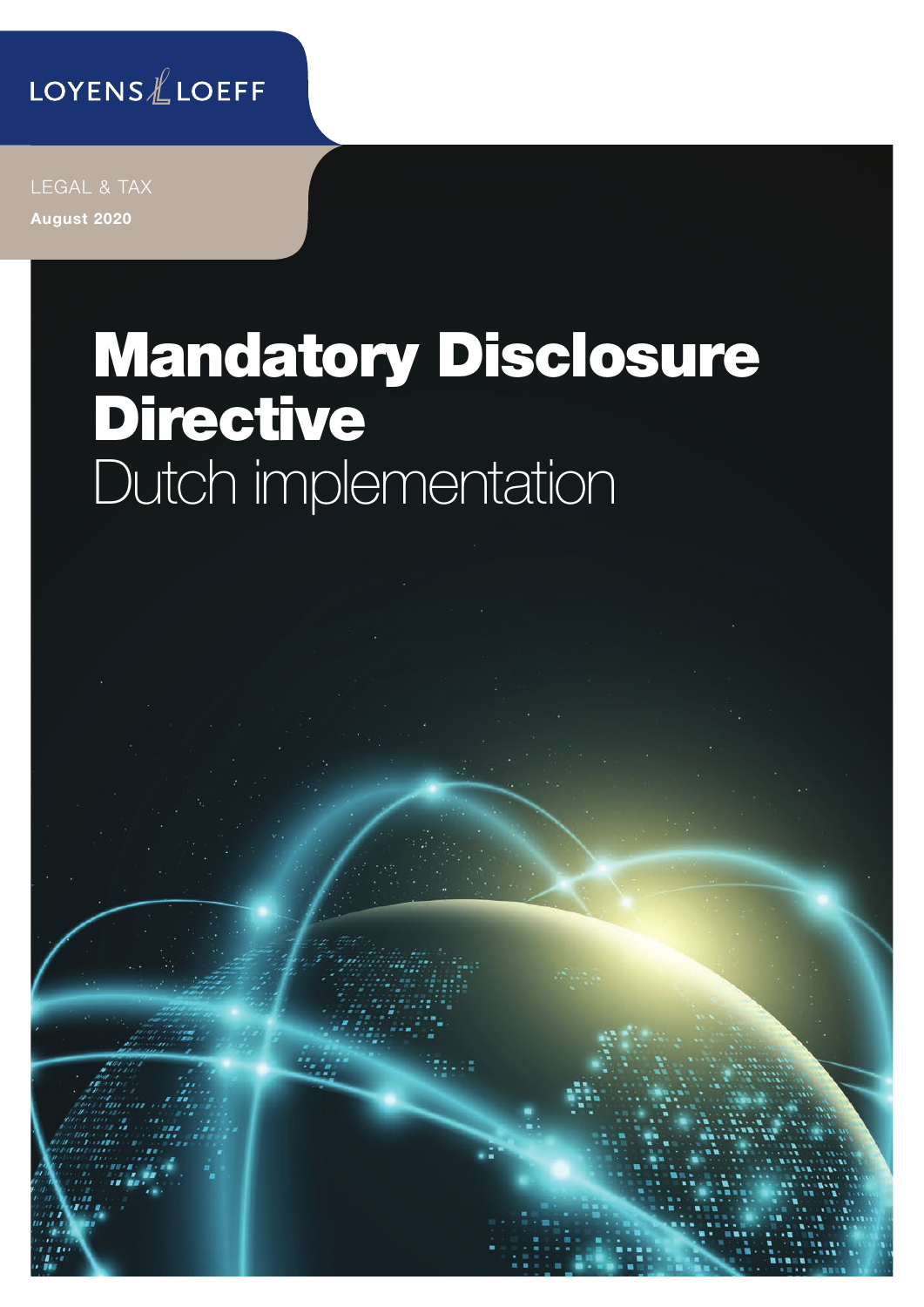## Mandatory Disclosure Directive

Dutch implementation

#### What do the Mandatory Disclosure rules imply?

Based on the Dutch implementation of the EU Mandatory Disclosure Directive (DAC6), Dutch intermediaries and – under certain circumstances – Dutch taxpayers need to report certain cross-border arrangements to the Dutch tax authorities (DTA). As required, the Dutch DAC6 implementation entered into effect from 1 July 2020, having retroactive effect up to and including 25 June 2018 for all reportable cross-border arrangements of which the first step is implemented in the time frame between 25 June 2018 and 1 July 2020.

In general, the Dutch implementation follows the minimum standard of DAC6 (no additional requirements compared to the wording of the directive and no additional information needs to be reported). The scope of the Dutch reporting obligations is outlined in further detail below.

#### What is reportable under Dutch legislation?

To qualify as a reportable cross-border arrangement (RCBA), an arrangement must (i) have a crossborder dimension and (ii) meet one of the "hallmarks". These hallmarks are characteristics or features of a cross-border arrangement that present an indication of a potential risk of tax avoidance. The list of the hallmarks included in the Dutch implementation is the same as the list of DAC6. Some of the cross-border arrangements should only be reported if a hallmark as well as the "main benefit test" (MBT) is satisfied as described in further detail below.

#### Applicable taxes

The Dutch legislation applies to arrangements in the context of all taxes except for value added tax, custom duties and social security premiums.

#### Arrangement

The term "arrangement" is not further defined in the Dutch implementation of DAC6. An arrangement can consist of different elements such as a transaction, action, agreement, loan, commitment, or a combination thereof.

#### Cross-border

For an arrangement to be "cross-border", it must concern more than one EU Member State or an EU Member State and a non-EU country, where:

- not all participants are tax resident of the same jurisdiction;
- one of the participants is a dual tax resident;
- the arrangement relates to a PE;
- an activity is carried on in a jurisdiction without a taxable presence in that jurisdiction; or
- the arrangement potentially impacts the automatic exchange of information or the identification of the ultimate beneficial owner.

#### **Hallmarks**

An overview of the hallmarks is included in the Annex to this brochure.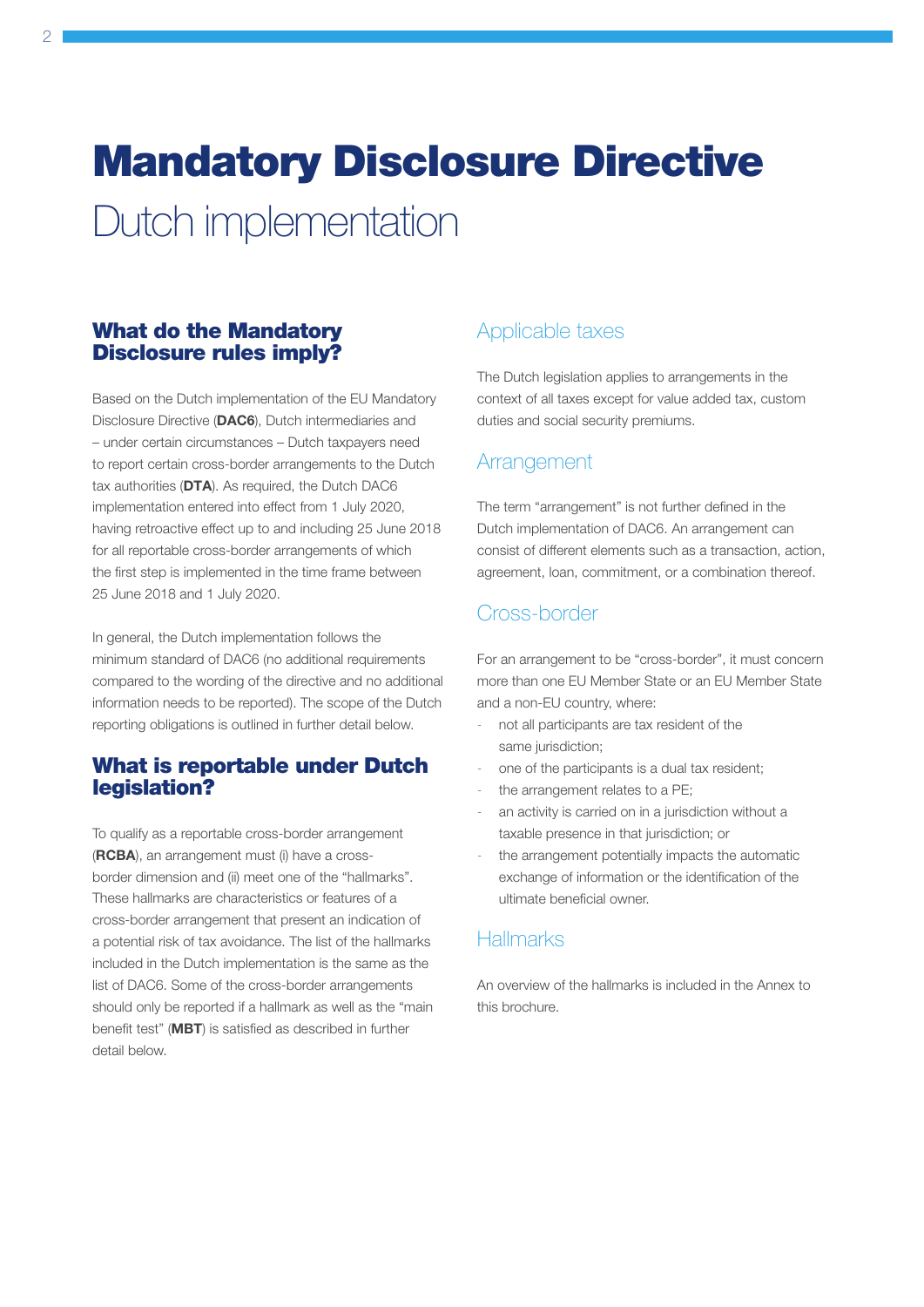#### Main benefit test

The MBT is satisfied if it can be established that the main or one of the main benefits which having regard to all relevant facts and circumstances, a person may reasonable expect to derive from an arrangement, is the obtaining of a tax advantage.

In the Dutch parliamentary guidance, it is mentioned that a deferral of taxation qualifies as a tax advantage as meant in the MBT. To the contrary, solely avoiding double taxation does not per se qualify as a tax advantage. Following the above, the question whether the MBT is met requires a case-by-case analysis.

#### Administrative guidance

On 30 June 2020 the Dutch Ministry of Finance published guidelines providing additional guidance in respect of the Dutch implementation of DAC6.

#### Which intermediaries and/or taxpayers have the reporting obligation?

#### Dutch intermediaries

The primary responsibility to report in the Netherlands rests with Dutch intermediaries (individuals or legal entities) and in some cases taxpayers. Who is considered as an intermediary depends on all facts and circumstances. A Dutch intermediary is any person with a nexus with the Netherlands that (i) designs, markets, organizes or makes available for implementation or manages the implementation of an RCBA or (ii) has undertaken to provide, directly or by means of other persons, aid, assistance or advice in this respect.

In the case an individual adviser is employed by a firm, the firm in principle qualifies as the intermediary ('office-approach').

#### Foreign intermediaries

Foreign intermediaries without a link to the Netherlands will have no reporting obligations in the Netherlands under the Dutch implementation of DAC6.

#### In-house legal/tax teams of taxpayers

In some situations, the entity employing in-house adviser(s) (e.g. an in-house tax or legal department) will be considered the intermediary. This is the case if an in-house adviser of a taxpayer is involved in advising an affiliated group entity on an RCBA whereas the group entity that employs the in-house adviser is not involved in the arrangement itself. The entity that employs the in-house adviser is in principle considered the intermediary and not the individual adviser.

#### Reporting obligation for taxpayers

The disclosure obligation may shift to the taxpayer in one the following situations:

- the intermediary involved does not have a link to an EU Member State;
- the intermediary involved has legal professional privilege (e.g. Dutch lawyers and civil-law notaries); or
- the RCBA is designed and implemented in-house without involvement of any intermediary.

In the case the intermediary is exempt from filing information on an RCBA because of the legal professional privilege, an intermediary must immediately notify other intermediaries involved or – if there are no other intermediaries involved – the taxpayer, that the other intermediaries or the taxpayer will have a reporting obligation.

#### What are the reporting deadlines?

On 24 June 2020, the Council of the European Union adopted an amendment to DAC6 allowing EU Member States an option to defer by up to six months the time limits for the filing and exchange of the reportable arrangements. On 26 June 2020, the DTA announced that they will apply a six-month deferral for the filing and exchange of the reportable arrangements as follows from the amended DAC6.

The Dutch implementation of the optional six-month deferral results in the following deadlines:

The RCBAs of which the first step is implemented between 25 June 2018 and 1 July 2020 must be reported (or notified, as the case may be) before 28 February 2021.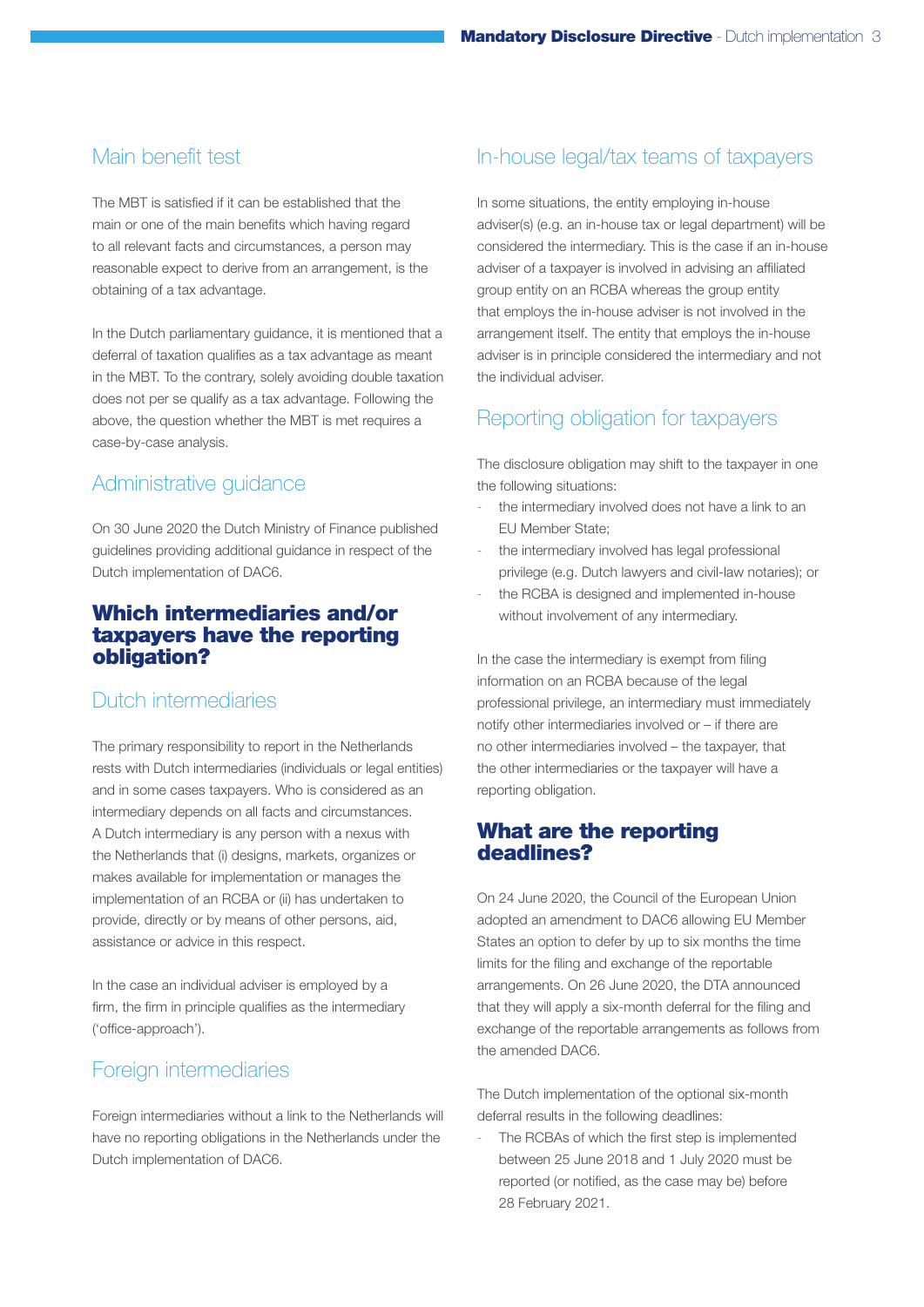- The 30-day reporting period (and the related notification period) start on 1 January 2021 for:
	- RCBAs being made available for implementation, being ready for implementation, or when the first step in the implementation has been made between 1 July 2020 and 31 December 2020;
	- Intermediaries that have directly or indirectly provided aid, assistance or advice with respect to designing, marketing, organising, making available for implementation or managing the implementation of an RCBA between 1 July 2020 and 31 December 2020.
- The first periodic report in respect of marketable arrangements should be submitted on 30 April 2021 at the latest.

An RCBA is ready for implementation if it is conceived for a specific taxpayer and capable of being implemented by this taxpayer. This includes cross-border arrangements conceived for and targeted at a specific taxpayer but eventually not implemented. Please note that it is not necessary to report all ideas briefly discussed prior to the detailed and specific arrangement conceived for the specific taxpayer.

#### What is the scope of the information to be disclosed?

The information which should be reported by the intermediaries and taxpayers to the DTA include, where applicable:

- a. identification of intermediaries and relevant taxpayers;
- b. details of the relevant hallmarks;
- c. summary of the content of the arrangement;
- d. date of the first step of implementation;
- e. details of the national provisions forming the basis of the arrangement;
- f. value of the arrangement;
- g. Member States involved in the arrangement;
- h. identification of any other Member State likely to be affected by the arrangement.

#### **Penalties**

Dutch intermediaries and taxpayers who infringe the Dutch legislation may be subject to penalties up to a maximum of EUR 870,000 (in 2020) or, in certain cases, criminal prosecution. According to the Dutch parliamentary guidance, in principle no sanctions will be imposed if the Dutch intermediary or the taxpayer has a reportable position ("*pleitbaar standpunt*") that the cross-border arrangement was not reportable.

If you would like to find out more, or should you have any questions, please feel free to get in touch with your trusted adviser at Loyens & Loeff or send an email to [info@loyensloeff.com.](mailto:info@loyensloeff.com)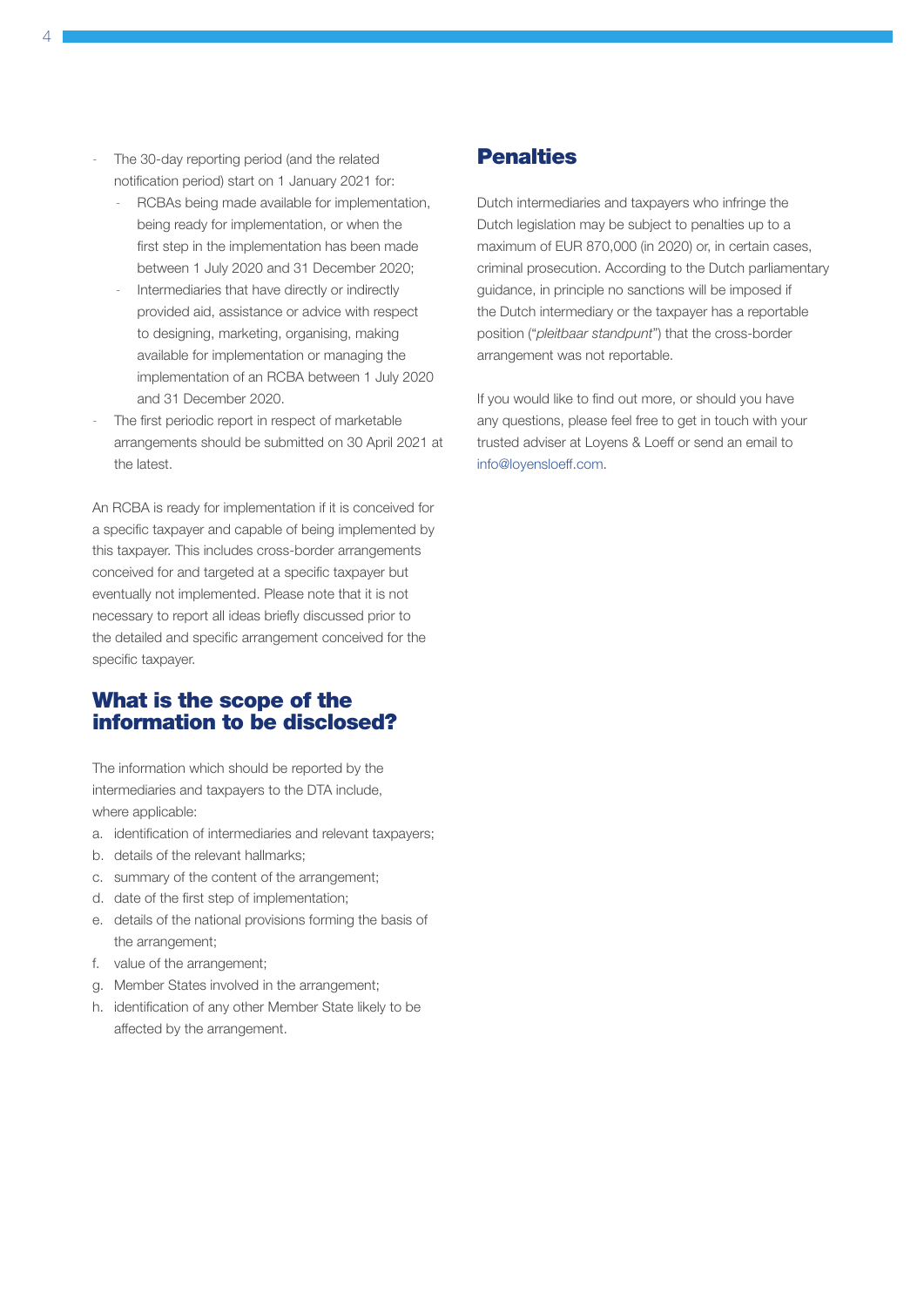#### Annex - Hallmarks

#### *Main benefit test*

Generic hallmarks under category A and specific hallmarks under category B and under points (b)(i), (c) and (d) of *paragraph 1 of category C may only be taken into account where they fulfil the "main benefit test".*

The main benefit test (MBT) is satisfied if it can be established that the main or one of the main benefits which having regard to all relevant facts and circumstances, a person may reasonable expect to derive from an arrangement, is the obtaining of a tax advantage.

#### A. Generic hallmarks linked to the main benefit test

- 1. An arrangement where the relevant taxpayer or a participant in the arrangement undertakes to comply with a condition of confidentiality which may require them not to disclose how the arrangement could secure a tax advantage vis-à-vis other intermediaries or the tax authorities.
- 2. An arrangement where the intermediary is entitled to receive a fee (or interest, remuneration for finance costs and other charges) for the arrangement and that fee is fixed by reference to:
	- a. the amount of the tax advantage derived from the arrangement; or
	- b. whether or not a tax advantage is actually derived from the arrangement. This would include an obligation on the intermediary to partially or fully refund the fees where the intended tax advantage derived from the arrangement was not partially or fully achieved.
- 3. An arrangement that has substantially standardised documentation and/or structure and is available to more than one relevant taxpayer without a need to be substantially customised for implementation.

#### B. Specific hallmarks linked to the main benefit test

- 1. An arrangement whereby a participant in the arrangement takes contrived steps which consist in acquiring a loss-making company, discontinuing the main activity of such company and using its losses in order to reduce its tax liability, including through a transfer of those losses to another jurisdiction or by the acceleration of the use of those losses.
- 2. An arrangement that has the effect of converting income into capital, gifts or other categories of revenue which are taxed at a lower level or exempt from tax.
- 3. An arrangement which includes circular transactions resulting in the round-tripping of funds, namely through involving interposed entities without other primary commercial function or transactions that offset or cancel each other or that have other similar features.

#### C. Specific hallmarks related to cross-border transactions

- 1. An arrangement that involves deductible cross-border payments made between two or more associated enterprises where at least one of the following conditions occurs:
	- a. the recipient is not resident for tax purposes in any tax jurisdiction;
	- b. although the recipient is resident for tax purposes in a jurisdiction, that jurisdiction either:
		- i. does not impose any corporate tax or imposes corporate tax at the rate of zero or almost zero; (+MBT) or
		- ii. is included in a list of third-country jurisdictions which have been assessed by Member States collectively or within the framework of the OECD as being non-cooperative;
	- c. the payment benefits from a full exemption from tax in the jurisdiction where the recipient is resident for tax purposes; (+MBT)
	- d. the payment benefits from a preferential tax regime in the jurisdiction where the recipient is resident for tax purposes; (+MBT)
- 2. Deductions for the same depreciation on the asset are claimed in more than one jurisdiction.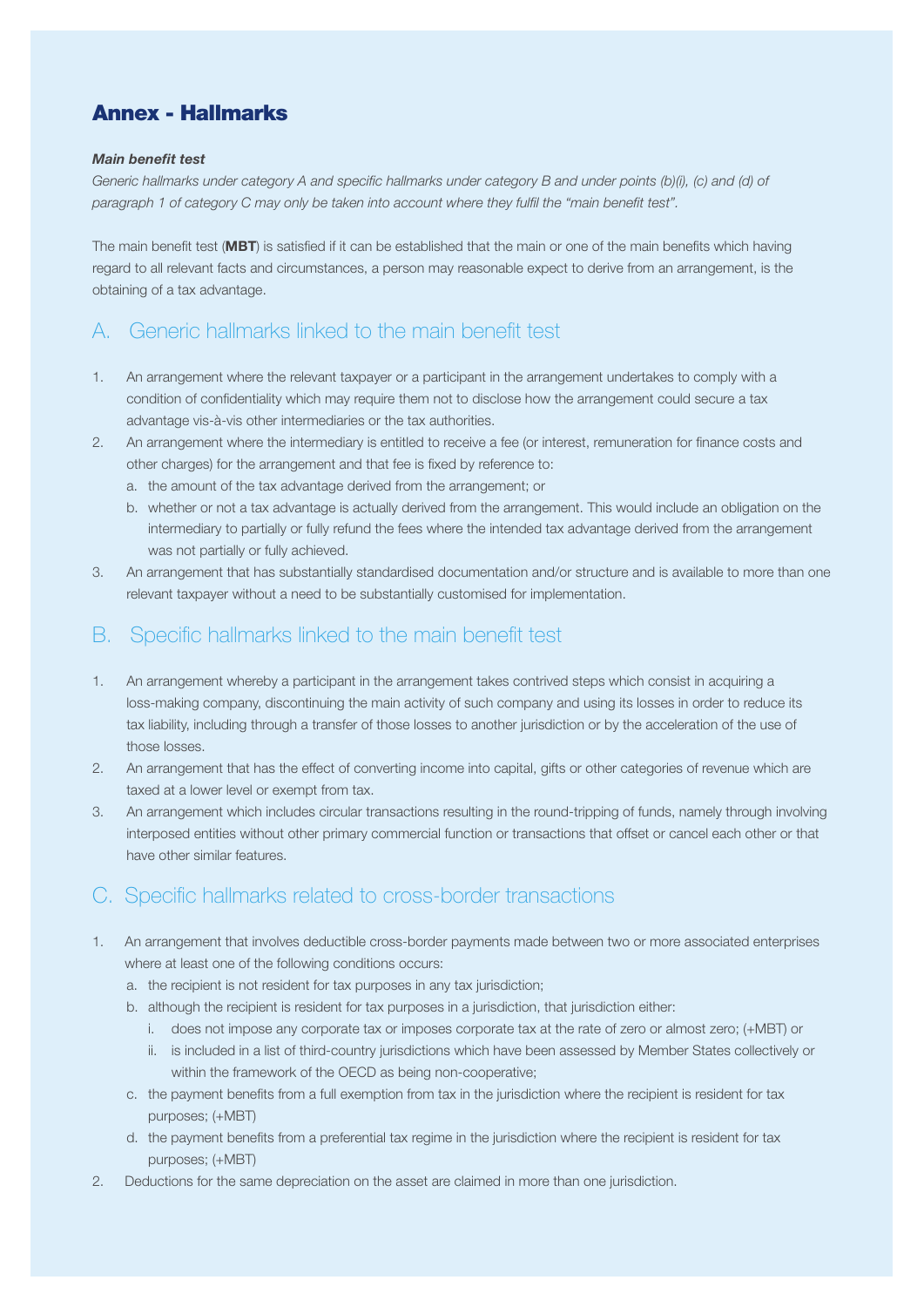- 3. Relief from double taxation in respect of the same item of income or capital is claimed in more than one jurisdiction.
- 4. There is an arrangement that includes transfers of assets and where there is a material difference in the amount being treated as payable in consideration for the assets in those jurisdictions involved.

#### D. Specific hallmarks concerning automatic exchange of information and beneficial ownership

- 1. An arrangement which may have the effect of undermining the reporting obligation under the laws implementing Union legislation or any equivalent agreements on the automatic exchange of Financial Account information, including agreements with third countries, or which takes advantage of the absence of such legislation or agreements. Such arrangements include at least the following:
	- a. the use of an account, product or investment that is not, or purports not to be, a Financial Account, but has features that are substantially similar to those of a Financial Account;
	- b. the transfer of Financial Accounts or assets to, or the use of jurisdictions that are not bound by the automatic exchange of Financial Account information with the State of residence of the relevant taxpayer;
	- c. the reclassification of income and capital into products or payments that are not subject to the automatic exchange of Financial Account information;
	- d. the transfer or conversion of a Financial Institution or a Financial Account or the assets therein into a Financial Institution or a Financial Account or assets not subject to reporting under the automatic exchange of Financial Account information;
	- e. the use of legal entities, arrangements or structures that eliminate or purport to eliminate reporting of one or more Account Holders or Controlling Persons under the automatic exchange of Financial Account information;
	- f. arrangements that undermine, or exploit weaknesses in, the due diligence procedures used by Financial Institutions to comply with their obligations to report Financial Account information, including the use of jurisdictions with inadequate or weak regimes of enforcement of anti-money-laundering legislation or with weak transparency requirements for legal persons or legal arrangements.
- 2. An arrangement involving a non-transparent legal or beneficial ownership chain with the use of persons, legal arrangements or structures:
	- a. that do not carry on a substantive economic activity supported by adequate staff, equipment, assets and premises; and
	- b. that are incorporated, managed, resident, controlled or established in any jurisdiction other than the jurisdiction of residence of one or more of the beneficial owners of the assets held by such persons, legal arrangements or structures; and
	- c. where the beneficial owners of such persons, legal arrangements or structures, as defined in Directive (EU) 2015/849, are made unidentifiable.

#### E. Specific hallmarks concerning transfer pricing

- 1. An arrangement which involves the use of unilateral safe harbour rules.
- 2. An arrangement involving the transfer of hard-to-value intangibles. The term "hard-to-value intangibles" covers intangibles or rights in intangibles for which, at the time of their transfer between associated enterprises: a. no reliable comparables exist; and
	- b. at the time the transaction was entered into, the projections of future cash flows or income expected to be derived from the transferred intangible, or the assumptions used in valuing the intangible are highly uncertain, making it difficult to predict the level of ultimate success of the intangible at the time of the transfer.
- 3. An arrangement involving an intragroup cross-border transfer of functions and/or risks and/or assets, if the projected annual earnings before interest and taxes (EBIT), during the three-year period after the transfer, of the transferor or transferors, are less than 50 % of the projected annual EBIT of such transferor or transferors if the transfer had not been made.